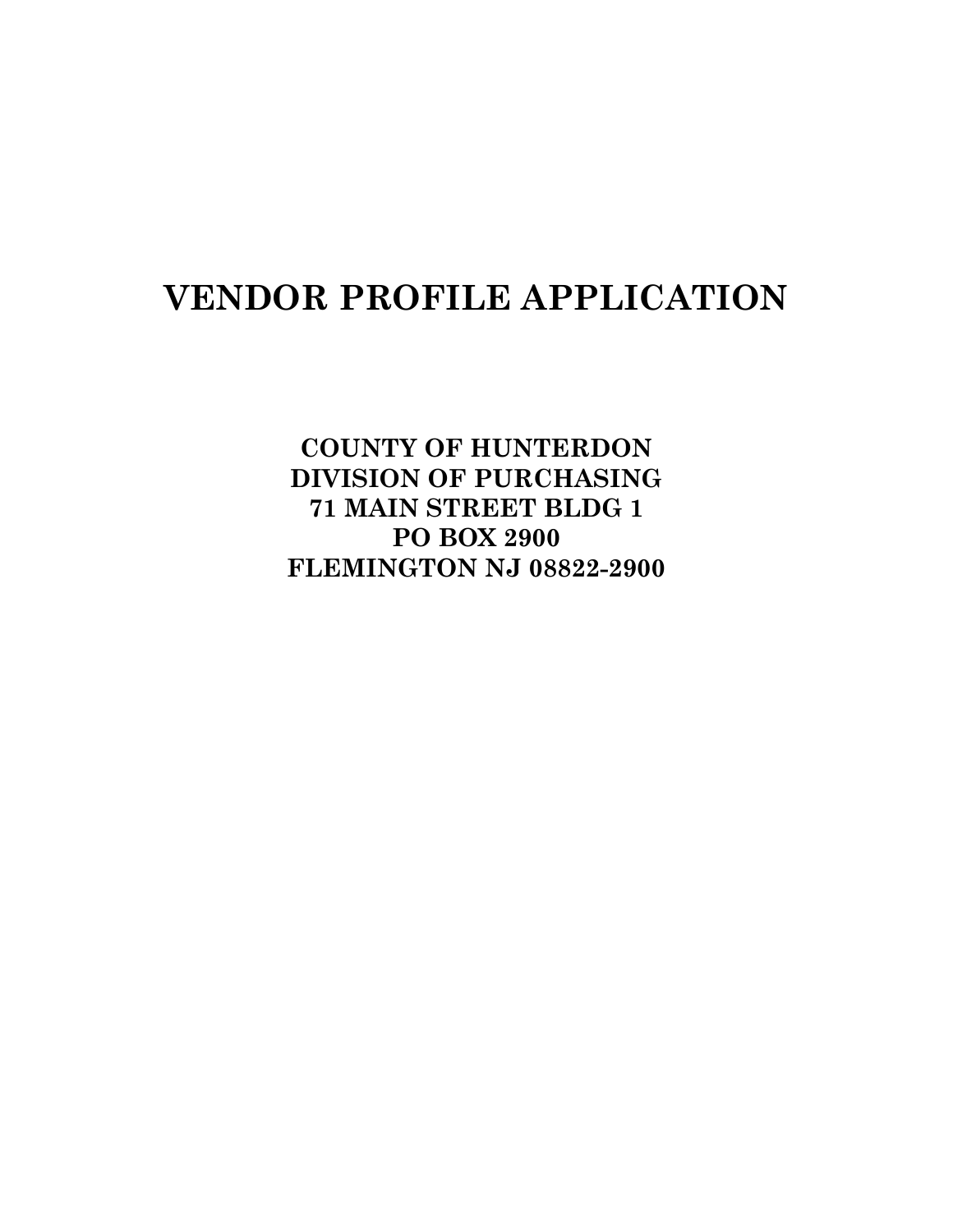# **HUNTERDON COUNTY PURCHASING DIVISION VENDOR PROFILE APPLICATION**

# **COMPANY PROFILE:**

| 1.)  |                                                                                                                                                                                                                                                                                                                |  |
|------|----------------------------------------------------------------------------------------------------------------------------------------------------------------------------------------------------------------------------------------------------------------------------------------------------------------|--|
| 2.)  |                                                                                                                                                                                                                                                                                                                |  |
| 3.)  |                                                                                                                                                                                                                                                                                                                |  |
| 4.)  | State:                                                                                                                                                                                                                                                                                                         |  |
| 5.)  | Zip Code:                                                                                                                                                                                                                                                                                                      |  |
| 6.)  | Telephone:                                                                                                                                                                                                                                                                                                     |  |
| 7.)  |                                                                                                                                                                                                                                                                                                                |  |
| 8.)  |                                                                                                                                                                                                                                                                                                                |  |
| 9.)  | Telephone (If Different):                                                                                                                                                                                                                                                                                      |  |
| 10.) | E-Mail Address:                                                                                                                                                                                                                                                                                                |  |
| 11.) |                                                                                                                                                                                                                                                                                                                |  |
| 12.) | Commodities and/or services for which Bids/Quotes/Proposals should be forwarded to your<br>company. (See attached budget account description) List all codes, which are appropriate for you<br>company. If your commodity and/or services are not listed, give a written description in the space<br>provided. |  |
|      | <u> 1989 - Jan James James Barnett, amerikan berlindar (h. 1989).</u>                                                                                                                                                                                                                                          |  |
|      |                                                                                                                                                                                                                                                                                                                |  |
|      |                                                                                                                                                                                                                                                                                                                |  |
| 13.) | Applicant is organized as (check one)                                                                                                                                                                                                                                                                          |  |
|      | Individual<br>Partnership<br>Corporation                                                                                                                                                                                                                                                                       |  |
|      | Indicate State of Incorporation                                                                                                                                                                                                                                                                                |  |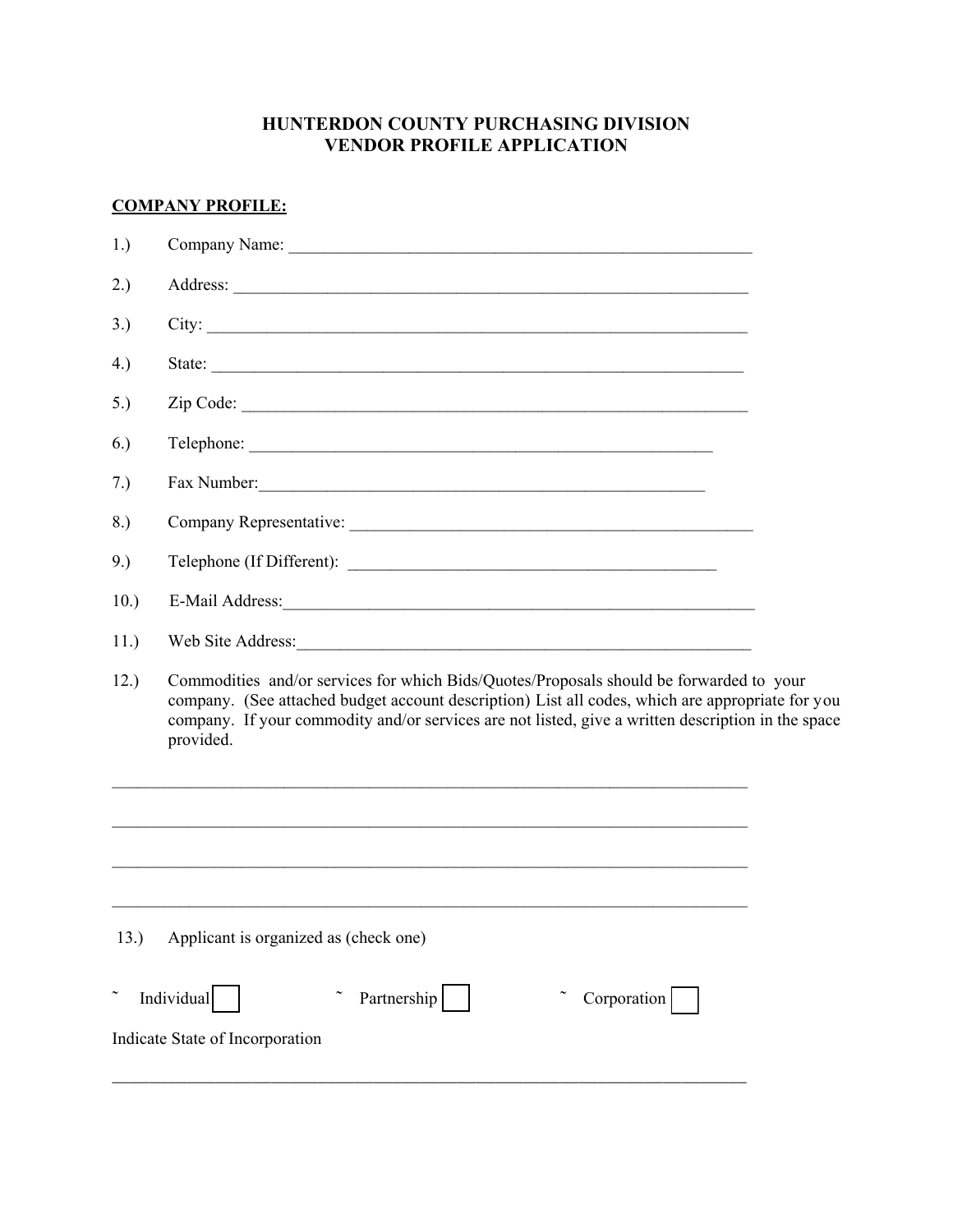# **HUNTERDON COUNTY PURCHASING VENDOR PROFILE APPLICATION**

| 14.)                                                                                                              | Has the Applicant previously been on the County's Vendor Solicitation List: |  |  |  |
|-------------------------------------------------------------------------------------------------------------------|-----------------------------------------------------------------------------|--|--|--|
|                                                                                                                   | $\sim$ No  <br>$\sim$ Yes                                                   |  |  |  |
| 15.                                                                                                               | Mailing Address for all requests for pricing:                               |  |  |  |
|                                                                                                                   |                                                                             |  |  |  |
|                                                                                                                   |                                                                             |  |  |  |
|                                                                                                                   |                                                                             |  |  |  |
|                                                                                                                   |                                                                             |  |  |  |
|                                                                                                                   |                                                                             |  |  |  |
|                                                                                                                   | 16.) Mailing address for payments:                                          |  |  |  |
|                                                                                                                   |                                                                             |  |  |  |
|                                                                                                                   |                                                                             |  |  |  |
|                                                                                                                   |                                                                             |  |  |  |
|                                                                                                                   |                                                                             |  |  |  |
|                                                                                                                   |                                                                             |  |  |  |
|                                                                                                                   | Print or Type:                                                              |  |  |  |
|                                                                                                                   |                                                                             |  |  |  |
|                                                                                                                   |                                                                             |  |  |  |
|                                                                                                                   | ANY QUESTIONS, PLEASE CONTACT: Raymond Rule at (908)806-4374 or email to:   |  |  |  |
|                                                                                                                   | rrule@co.hunterdon.nj.us   SUBMIT                                           |  |  |  |
| THE VENDOR PROFILE MAY BE RETURNED VIA EMAIL AT THE ABOVE ADDRESS OR BY                                           |                                                                             |  |  |  |
| <b>MAILING TO:</b>                                                                                                |                                                                             |  |  |  |
| <b>COUNTY OF HUNTERDON</b><br><b>PURCHASING DIVISION</b><br><b>PO BOX 2900</b><br><b>FLEMINGTON NJ 08822-2900</b> |                                                                             |  |  |  |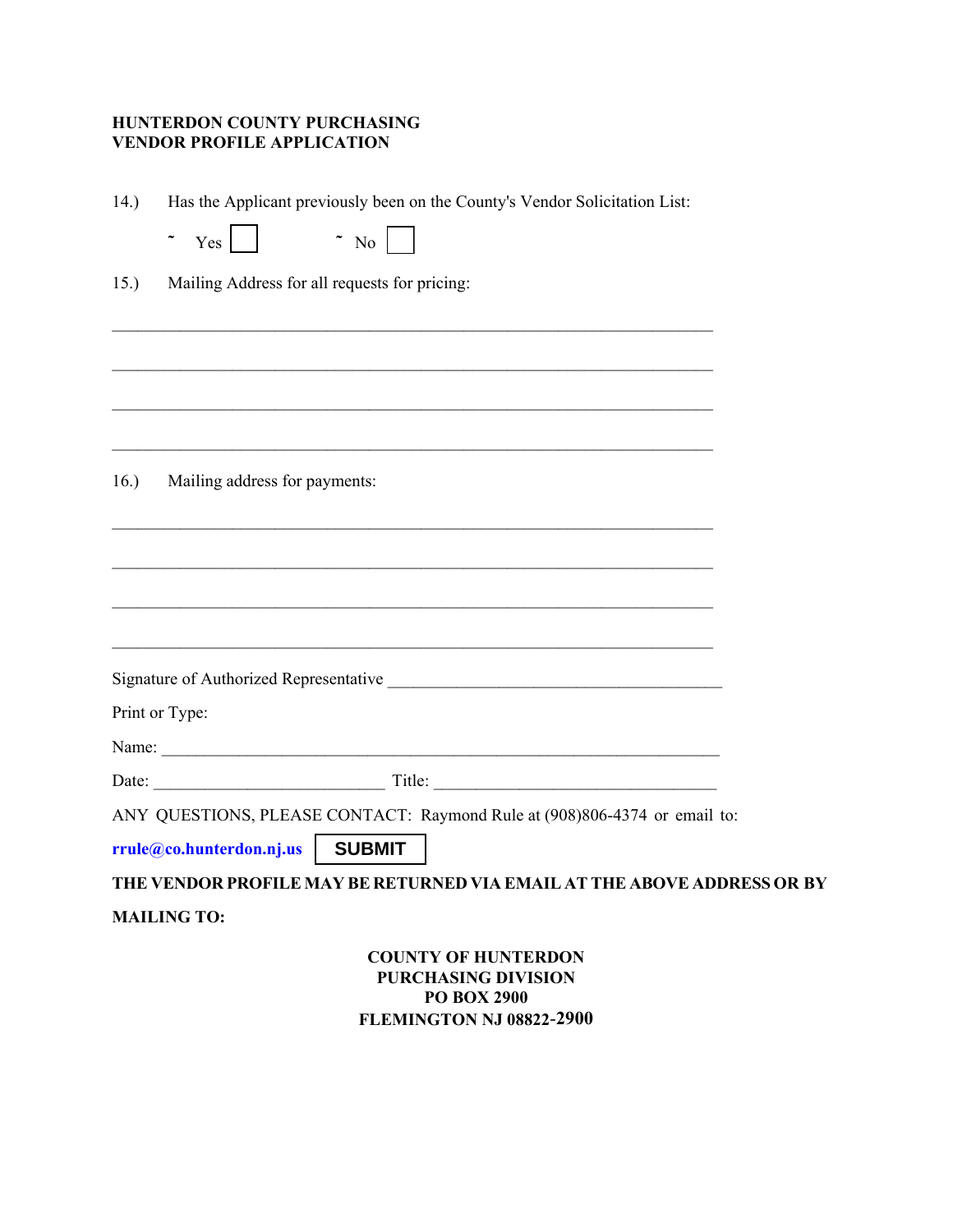# **COMMODITY CODES AND DESCRIPTIONS**

# **OUTSIDE SERVICES - PROFESSIONAL AND OTHER FEES**

- 205 Auditing
- 206 Auditing, Special Services
- 207 Consultants Services<br>208 Court Reporters Trai
- 208 Court Reporters Transcripts<br>209 Data Processing Services
- 209 Data Processing Services<br>210 Dental Clinic and Dental S
- Dental Clinic and Dental Services
- 212 Psychiatric Services<br>213 Diagnostic Services
- 213 Diagnostic Services<br>214 Laboratory Services
- 214 Laboratory Services<br>215 Legal Services
- 215 Legal Services<br>216 Medical Service
- 216 Medical Service Fees Other<br>217 Pre-Employment Physicals
- Pre-Employment Physicals
- 218 Jurors Fees and Expenses
- 219 Appraisal Services<br>220 Witness Fees and I
- 220 Witness Fees and Expenses<br>224 Other Professional and Spec
- 224 Other Professional and Special Services<br>225 Subpoena and Service Fees
- 225 Subpoena and Service Fees<br>226 Arbitration Services
- 226 Arbitration Services<br>248 Employee Physical
- 248 Employee Physical Exams<br>250 Printing Contractual
- 250 Printing Contractual<br>252 Legal Fees Labor ne
- 252 Legal Fees Labor negotiations<br>253 Election Expense
- 253 Election Expense<br>260 Search and Filing
- 260 Search and Filing Services<br>262 Transcript Fees
- **Transcript Fees**
- 263 Environmental Services<br>264 Architectural Services
- Architectural Services
- 265 Engineering Services
- 266 Notary Fees and Stamps

#### **ADMINISTRATION AND OTHER SUPPLIES AND MATERIALS**

- 305 Office Supplies<br>306 Medical Supplie
- 306 Medical Supplies<br>307 Printing Supplies
- **Printing Supplies**
- 309 Reproduction Supplies & Services
- 310 Postage<br>311 Books ar
- **Books and Periodicals**
- 312 Engineering Supplies
- 315 Food
- Bedding and Linens
- 317 Tool Allowance
- 318 Uniform Allowance<br>320 Uniforms and Clear
- Uniforms and Cleaning
- 322 Inmates and Juvenile Clothing
- 323 Motor Oil
- Grease
- 325 Films, Slides, and Cassettes
- 326 Batteries<br>328 Photograi
- Photographic Supplies and Services
- 329 Flags and Grave Markers
- 330 Tires
- 331 Police Equipment and Supplies<br>335 Guns. Ammo and Supplies
- Guns, Ammo and Supplies
- 336 Tools
- 
- 337 Shop Supplies<br>338 Dishes and Kite 338 Dishes and Kitchen Utensils<br>339 Bottled Water
- **Bottled Water**
- 341 Kitchen Supplies
- 386 Online Services

#### **REPAIRS, MAINTENANCE AND RENTALS**

- 404 Car Washes
- 405 Auto and Truck Repairs<br>410 Office Machine Repairs
- 410 Office Machine Repairs and Maintenance<br>415 Radios and Antenna Maintenance
- Radios and Antenna Maintenance
- 420 Equipment Repairs and Maintenance
- 421 Elevators Repairs and Maintenance
- 430 Snow Removal Equipment Rental<br>435 Office Machine Rentals
- 435 Office Machine Rentals<br>436 Other Miscellaneous Re
- **Other Miscellaneous Rentals**
- 437 Buildings, Repairs, Plumbing and HVAC<br>438 Building Repairs, Flectrical
- Building, Repairs, Electrical
- 439 Building Repairs, Carpentry and Masonry
- 440 Building Rentals<br>441 Building Repairs
- 441 Building Repairs, Minor<br>442 Office Equipment Repai
- Office Equipment Repairs and **Maintenance**
- 443 Furniture and Fixture Repairs<br>444 Building Repairs-Rental Prope
- 444 Building Repairs-Rental Properties
- 445 Heavy Equipment Rentals
- 446 Office Equipment Rentals<br>447 Buildings Cleaning Servic
- Buildings Cleaning Services
- 448 Polling Place Rentals
- 449 Landscaping and Grounds Maintenance
- 
- 450 Exterminating Services<br>451 Building Construction
- 451 Building Construction<br>452 Moving Contractors Moving Contractors
- 453 Portable Container Services

#### **BUILDING SUPPLIES, UTILITIES AND FUELS**

- 505 Janitorial Supplies
- 507 Engraving Supplies
- 510 Landscaping Supplies